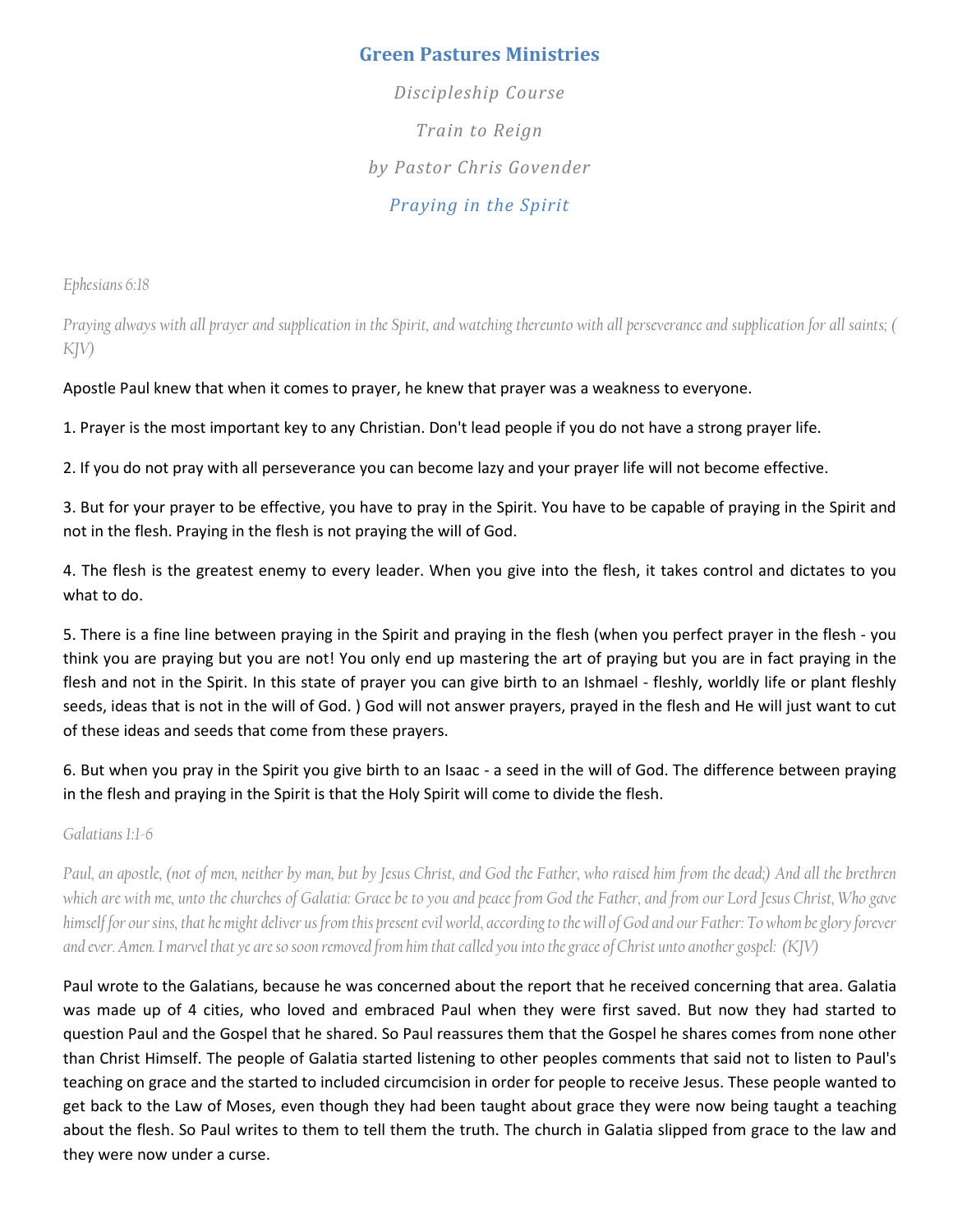### 1. You can very easily cross the line between moving in the Spirit and perfecting yourself in the flesh.

Ephesians 6:12

For we wrestle not against flesh and blood, but against principalities, against powers, against the rulers of the darkness of this world, against spiritual wickedness in high places. ( KJV)

## 1. Our battle as leaders especially, is against the dark forces that rule cities and nations. These are principalities and rulers that govern our lands. Our battle is a spiritual one.

2. There is no time to be lazy or to be perfecting yourself in the flesh, because the war is a spiritual one.

3. Never drop your guard or be complacent, Paul said to 'pray always in the spirit'.

4. The secret to a successful life and to be a great leader is a strong prayer life. We are in a war zone. And in the battle field there are many casualties, people die.

5. Prayer is like at the point when you are being choked and you take in a breath of air... Prayer is breathing in the Spirit, the life of God, the breath of God.

Hebrews 7:25

Wherefore he is able also to save them to the uttermost that come unto God by him, seeing he ever liveth to make intercession for them. (KJV)

1. Jesus was a prayerful person. Jesus lead by example, He always wanted to be alone in prayer so that He could be with the Father.

2. Even after He died on the cross, He is making intercession for us right now. The highest ministry is prayer.

# \*\*There are seasons in your prayer life. Jacob built an alter then went out to find a wife, and later he built another alter. There will be seasons in your life that will come so that you can consecrate yourself.

Psalm 42:1-7

As the hart panteth after the water brooks, so panteth my soul after thee, O God. My soul thirsteth for God, for the living God: when shall I come and appear before God? My tears have been my meat day and night, while they continually say unto me, Where is thy God? When I remember these things, I pour out my soul in me: for I had gone with the multitude, I went with them to the house of God, with the voice of joy and praise, with a multitude that kept holyday. Why art thou cast down, O my soul? and why art thou disquieted in me? hope thou in God: for I shall yet praise him for the help of his countenance. O my God, my soul is cast down within me: therefore will I remember thee from the land of Jordan, and of the Hermonites, from the hill Mizar. Deep calleth unto deep at the noise of thy waterspouts: all thy waves and thy billows are gone over me. ( KJV)

David wrote this psalm about a deer and he compares this to how his soul longed for God. He describes a deer that longs for water. In the wild a deer cannot outrun its hunter. It can stay ahead of the wolf or wild dog, but the wolf has enough stamina to continue to chase the deer until it faints. But when a deer is being stalked or hunted by a wolf or wild dogs it searches for a brook that it can run into so that the wolf can lose the scent of the deer.

1. This is what prayer is...prayer is immersing yourself in the presence of God.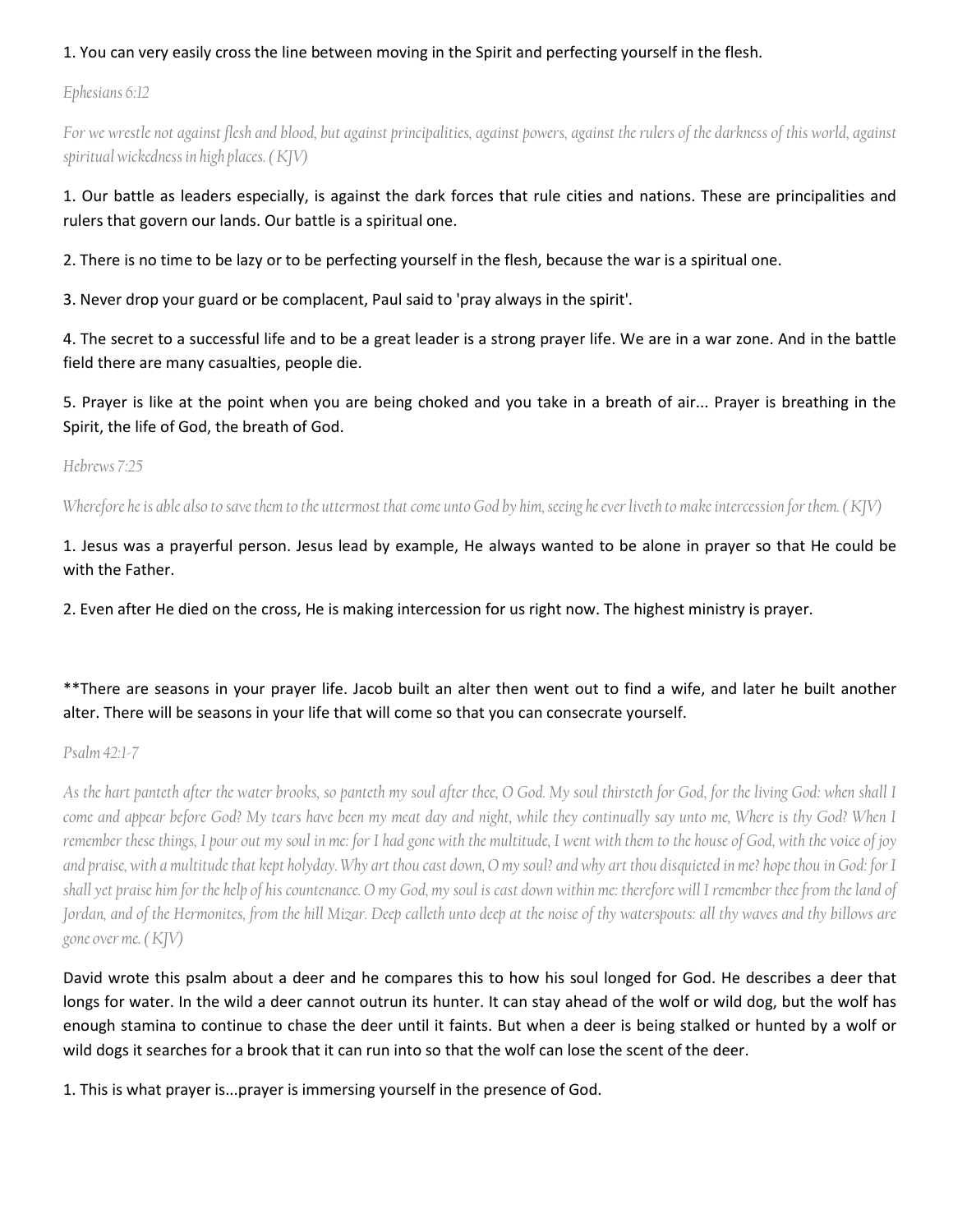There are 3 levels or domains in prayer.

- 1. The Outer Court (flesh)
- 2. The Inner Court (soul)
- 3. The Most Holy Place (Holy of Holies) (spirit)

### The Outer Court

1. When you enter into prayer, you enter into the outer court first. This is when you pray in the flesh. The moment you decide to pray the flesh will take control. The flesh likes food, laziness and wicked thoughts.

2. This is a place where wrestling goes on. This is a place where demons can enter into and they have a voice. At this level of prayer you will find all sort do distractions. Phones will ring, you will have thoughts to do things you have not yet completed, and you will suddenly feel hungry... All sorts of distractions come your way. These distractions come because demons have access to this realm of prayer. If you continue to pray at this level you are praying in the flesh and you will not give birth to anything in the will of God. You will give birth to an Ishmael. Do not stop at this level, you need to tell the flesh, how long you are going to pray for and stick with it... disconnect! Put you phone off, close your doors and shut yourself in. Don't give up.

4. The flesh hates the Spirit; the greatest war is between the flesh and the spirit. This battle will go on until you go to be with the Lord because we live in an earth suit. We are fleshly beings.

5. God wants you to surrender your flesh. The more you fight (continue praying and seeking God) the more you lose (lose the flesh) 6. The longer you stay in prayer the closer you get to the Spirit. This takes time, but it's based on your discipline over a period. The more you pray the easier it becomes. If you are rusty it will take time to breakthrough to the next level.

7. You need to be oiled and you always need to be in the spirit. Pray always in the spirit so that you are lubricated. And it becomes easy for you to I've from one domain and dimension to the next. When you pray often it becomes a lifestyle.

8. The war can be won, if you oil yourself by praying always. This is a good place to spend time in the word of God. The word has a capacity to renew your mind and to cleanse you. When you pray without the word, your thoughts will keep you back. Read and study the word so that your thoughts become pure.

9. God wants you in a deeper environment and atmosphere. "Deep calleth unto deep"

10. These are times of self discipline. We need to surrender to God, but Have patience because God takes time. It can take hours to move from this level if you are not oiled. But if you are lubricated moving to the next level could take minutes.

### The Inner Court

1. You have a breakthrough, and you move from the flesh to the soul. You move from toxic thoughts to praises. Praise starts to ignite from with you. You will suddenly feel a sense of liberty and you will start to sing praises unto God. Something within you comes alive. This is a good time to put on so e worship music.